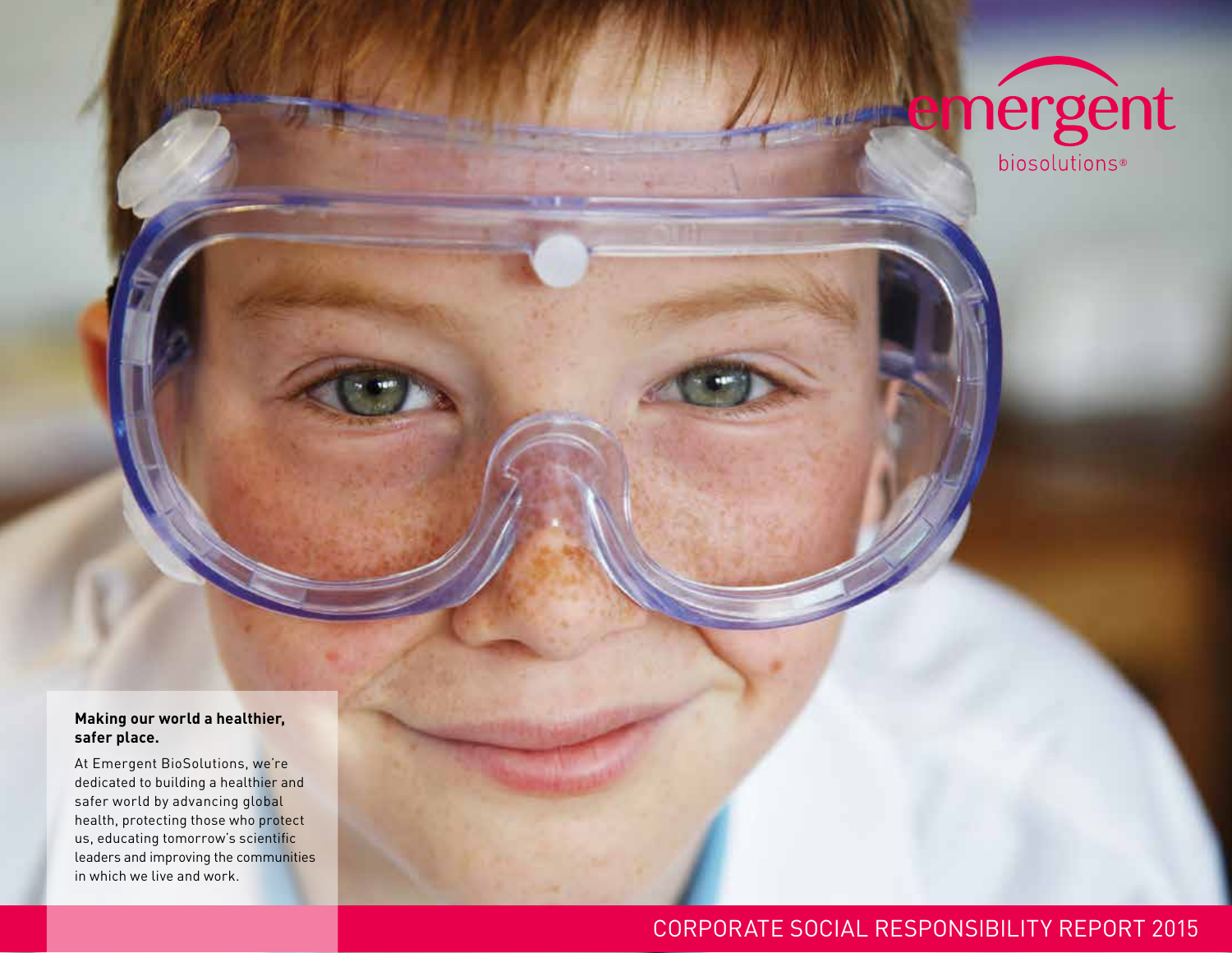## ABOUT Emergent BioSolutions

We're dedicated to one simple mission: to protect and enhance life. Whether it's developing and delivering specialized products that can make life better for millions of adults and children around the globe or medical countermeasures that protect the nation against chemical and biological threats, we are passionate in pursuit of our vision of protecting and enhancing 50 million lives by 2025.





#### **Operations**

From our headquarters in Gaithersburg, Maryland, we direct manufacturing facilities in the United States and Canada, as well as product development work in the United States, Canada and Germany.

#### **Biodefense Products**

Our Biodefense division is a specialty pharmaceutical business focused on countermeasures that address Chemical, Biological, Radiological, Nuclear and Explosives (CBRNE] threats and emerging infectious diseases.



#### **Commercial Products**

Our Biosciences division includes specialty pharmaceutical products focused on therapeutics in hematology/ oncology, transplantation, infectious disease and autoimmunity.

#### **Contract Manufacturing and Services**

We provide contract manufacturing services to third-party customers, including pharmaceutical product development and filling services for injectable and other sterile products.



CONTENTS Advancing P2 Protecting P5 Educating P6 Improving P9 Governance P10 Culture P13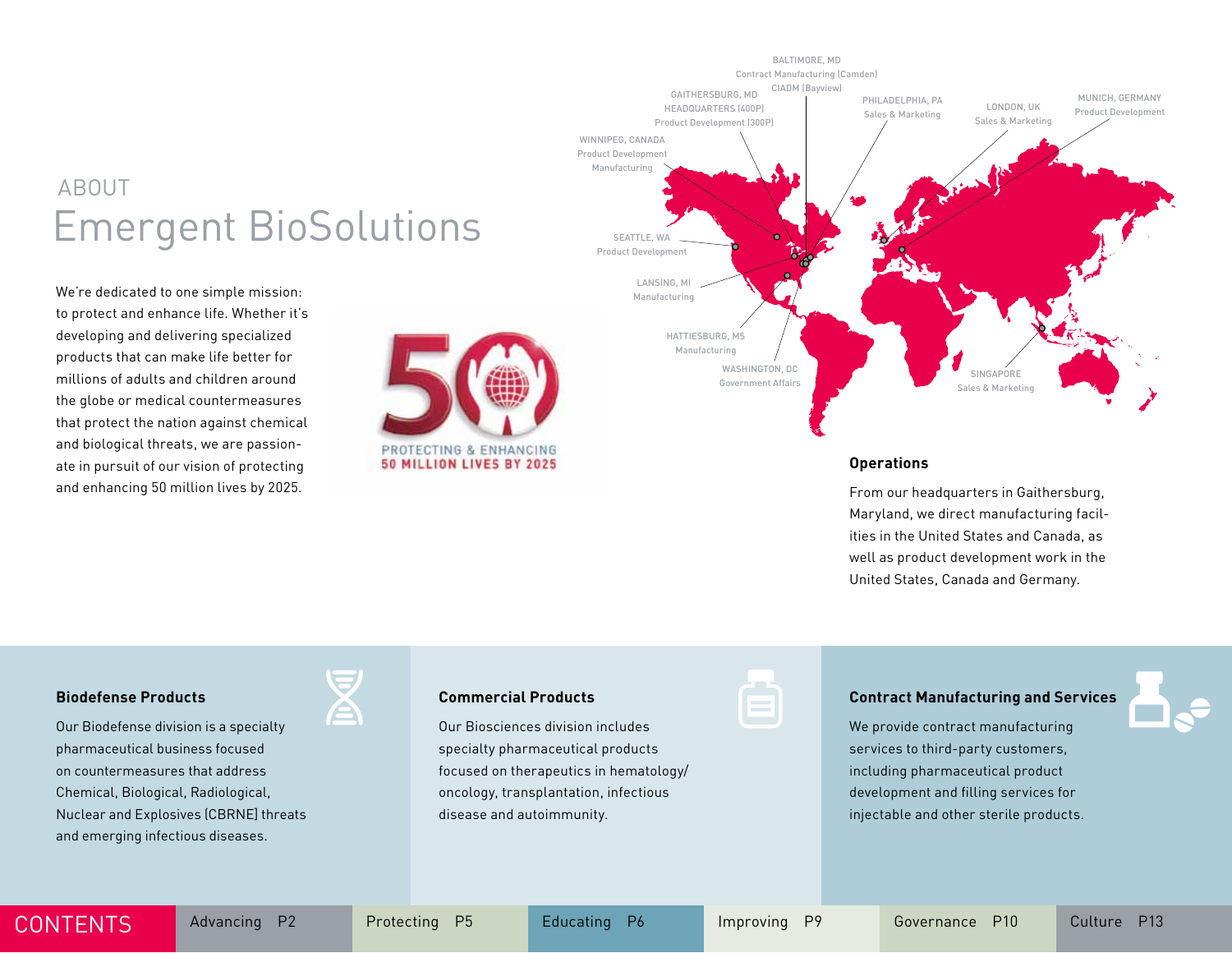

#### **A letter from Daniel J. Abdun-Nabi**

Our vision of Protecting and Enhancing 50 million lives by 2025 is a bold aspiration that focuses our energy on improving the quality of life for millions of individuals around the world, giving them the opportunity to experience the fullness of life.

Our eGIVE Social Responsibility program contributes to the achievement of this vision beyond what can be accomplished through our products alone. Started in 2013, our eGIVE program combines our vision, our values and our commitment

to four areas where we feel we can make the greatest impact: Advancing Global Health, Protecting Those Who Protect Us, Educating Tomorrow's Scientific Leaders and Improving Our Communities.

We endeavor to accomplish this by partnering with non-profit organizations, by promoting programs that advance these priorities, and perhaps most importantly through the tireless efforts of our employees as they engage with and support the communities in which we live and work.

This Corporate Social Responsibility (CSR) report highlights just a few of our many partnership stories and, in doing so, reveals a slice of who we are as a company and how we view our role in helping to build a healthier and safer world.

Daniel J. Abdun-Nabi President and CEO Emergent BioSolutions

**5,000**  employee volunteer hours

**31%** employee participation

**126** non-profits supported



## Where we direct our corporate social responsibility efforts.



#### **Advancing Global Health**

We take an innovative approach to improve the health and wellbeing of those in need both globally and in our communities.



#### **Protecting Those that Protect Us**

We partner with organizations committed to enhancing the health and well-being of active military, veterans, first responders and their families.



#### **Educating Tomorrow's Scientific Leaders**

We support STEM and public health education programs that cultivate promising young scientists and provide the means to start or continue their higher education.



#### **Improving Communities**

We support non-profit organizations within the communities where our employees live and work.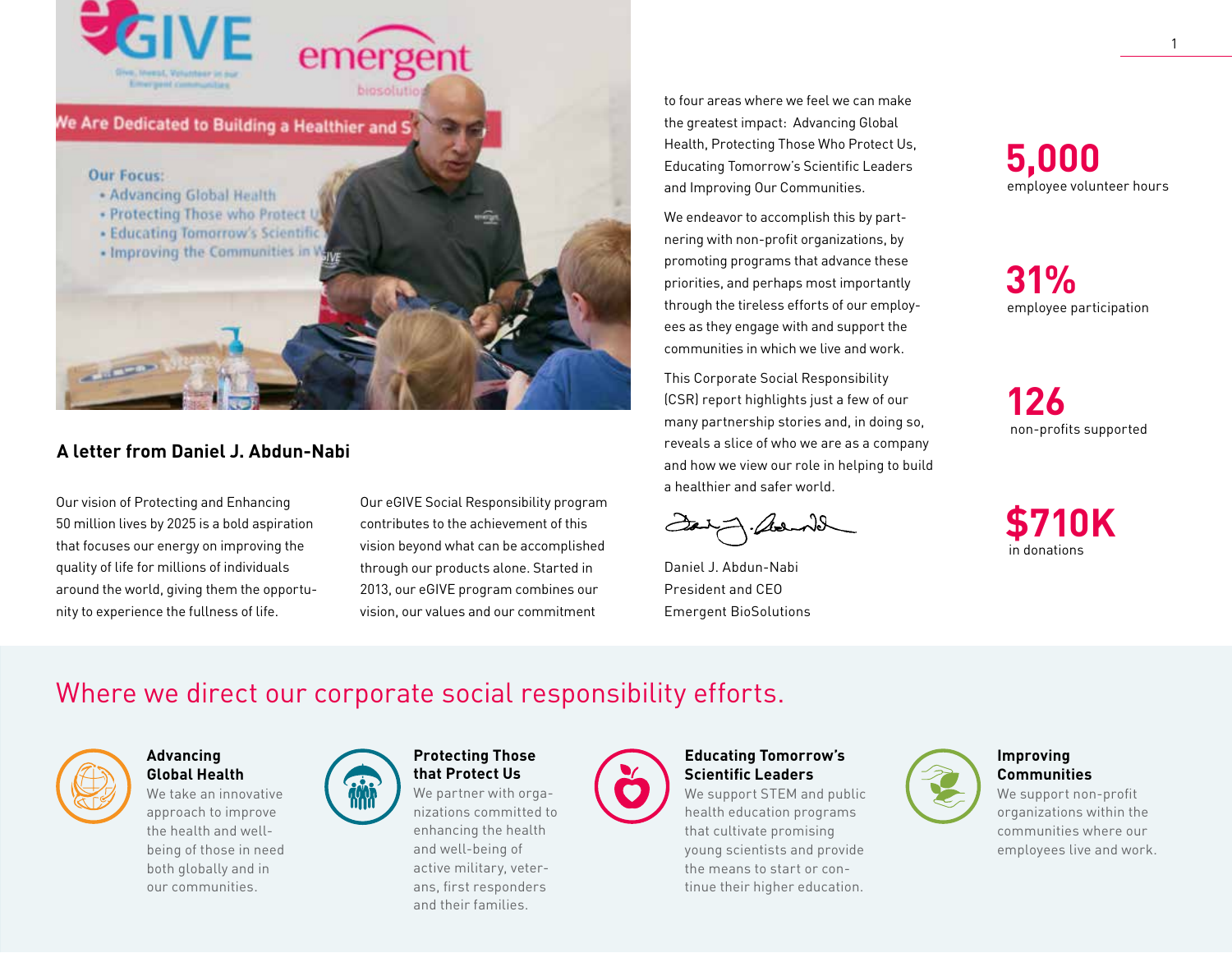# advancing global health

#### **Raúl Saraiva JHU Fellowship Recipient**

Jelu MMI

UHO MM

Raúl's doctoral thesis focuses on evaluating the impact of the mosquito's microbiota in transmitting malaria and dengue, together with identifying the mechanistic pathways behind these effects. His research investigates the potential use of fermentation products of naturally-occurring bacteria to limit a mosquito's ability to spread these tropical diseases.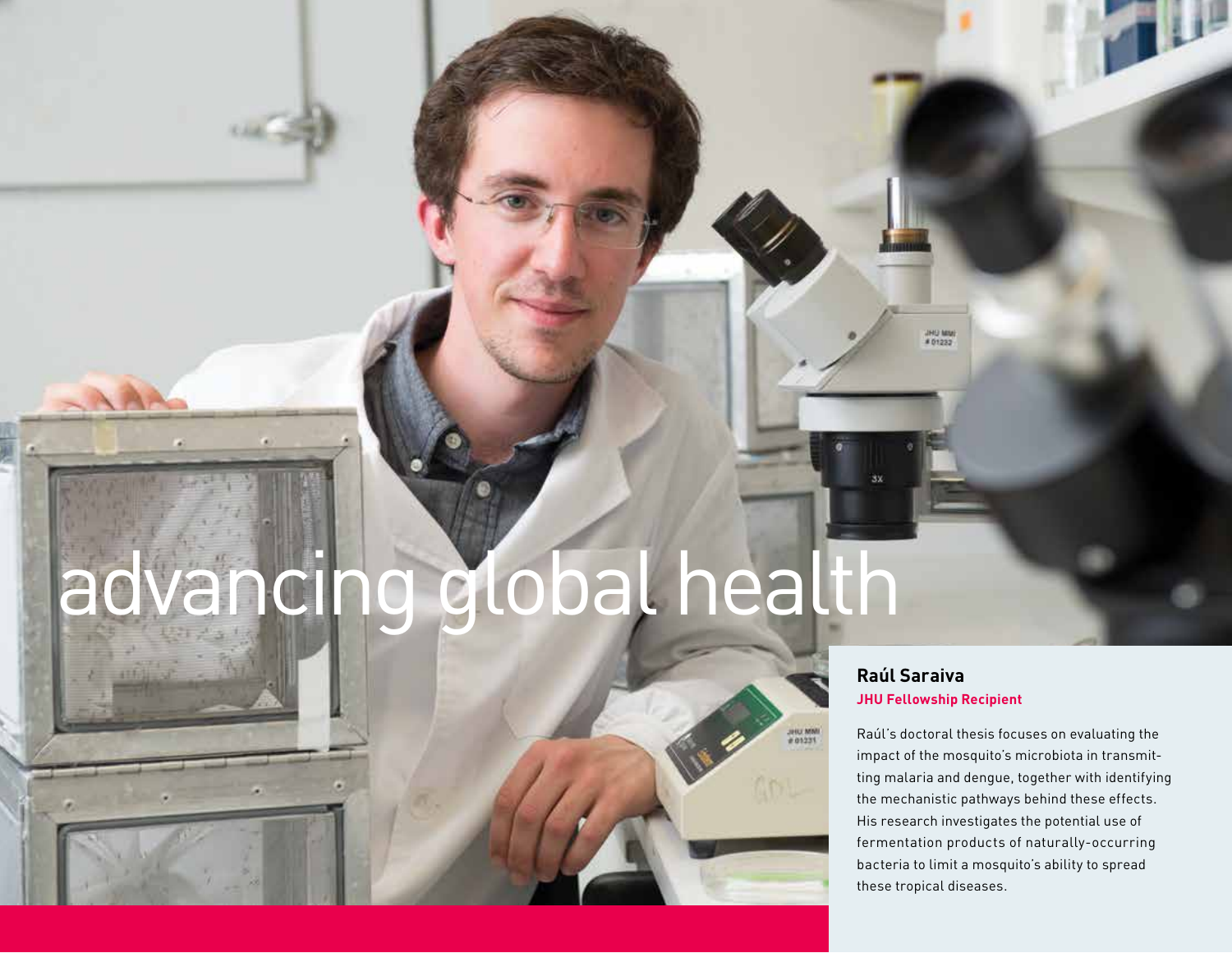#### **Funding the JHU Fellowship Program Corporate**

Part of advancing global health is helping educate the scientists and public health leaders of the future. That's why we have committed to funding several fellowships for promising graduate students at the Bloomberg School of Public Health (BSPH) at Johns Hopkins University (JHU).

Emergent has a long-standing relationship with the BSPH, particularly with the Department of Medical Microbiology and Immunology (MMI) faculty. MMI has impressed us with its work to better understand globally important diseases such as malaria, HIV and TB, and develop novel approaches to prevent these scourges. As a result, we created the Emergent Public Health Fellowship

Program to help promising graduate students continue their research, battling against diseases of global significance. We are proud of our relationship with one of the premier medical and academic institutions in the world, providing fellowships to these gifted students.

Established in 2012, the fellowship makes awards to both Masters and Ph.D. students. Each year, a new Masters of Public Health student is selected to receive a \$5,000 annual award while a single Ph.D. student is selected to receive an annual award for a one-to three-year period. The fellowship can be used to offset tuition and fees and for educational expenses, such as travel to scientific conferences.



#### **Leukemia Cup Regatta Seattle**

Supporting the Leukemia and Lymphoma Society is a favorite of our product-development employees based in Seattle, where we are developing new blood cancer therapies. Over the past two years, employees have raised \$9,000 participating in the annual fundraising regatta.



#### **Children's Hospital Foundation (CHF) Winnipeg**

For nearly 20 years, we have partnered with CHF to fund pediatric medical research, equipment and programs. In 2015, we participated in CHF's Teddy Bear's Picnic: Paws for Prevention event, book drive and toy drive. We also donated breast pumps to the neonatal Intensive Care Unit to help new mothers breastfeed their premature babies.

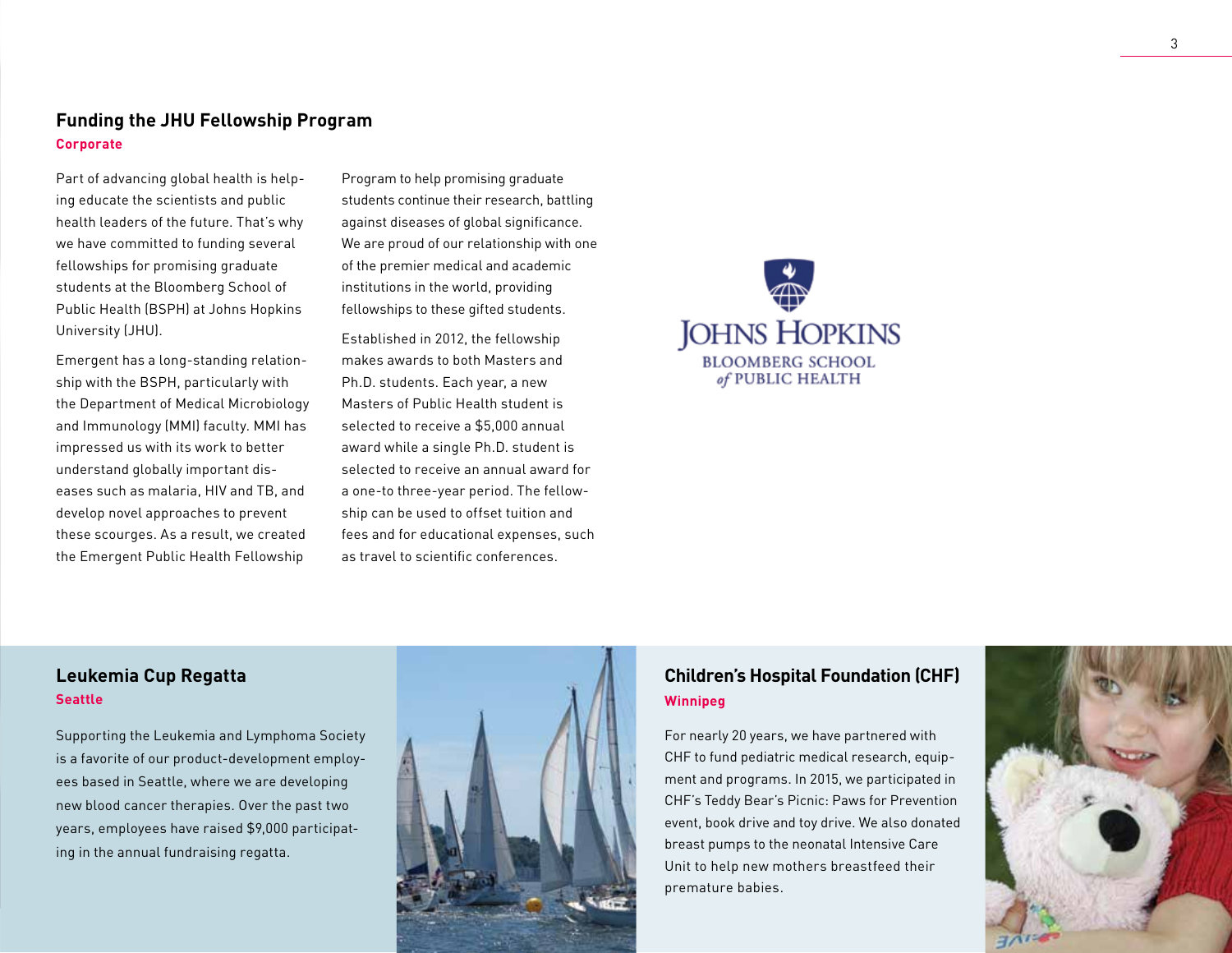There's something about being in a drift boat on a river, casting flies and landing trout that can transform lives. That's the simple but powerful idea behind Rivers of Recovery.

This unique program specializes in the rehabilitation of combat veterans suffering with Post Traumatic Stress (PTS), minor Traumatic Brain Injury (mTBI), stress, anxiety and depression. The program combines outdoor recreational activities with instruction on the self-treatment of symptoms of stress, depression and anxiety, empowering veterans to live a life that is no longer restricted by psychological or physical disabilities.

"I know it sounds simple, but this program probably saved my life," said a veteran who recently took part in Rivers of Recovery.

"The program allowed me to feel more human for four days and gave me a ray of hope for the future. I don't think you can even put a price on it."

In addition to supporting Rivers of Recovery financially, we have enabled employees who are veterans to participate in the program. "At the end of the day, all the guys talked about how therapeutic it was for them," said one veteran-employee. "The hardships I heard from these guys made it hard for me to hold back tears at the time. It made me feel amazing knowing that I work for a company that cares about vets this much."

Amy Simon, Rivers of Recovery's Executive Director, says Emergent has become an extremely important partner in the organization's work to rehabilitate injured combat veterans. "The generous support of

Emergent BioSolutions and its employees allows us to bring our therapeutic program to more deserving veterans in need," she says. "We are proud and grateful to have Emergent as a strong, committed partner in our mission."



RIVERS OF RECOVERY







#### **USO Operation Back to School Montgomery County/Washington, D.C.**

Because buying school supplies can place an extra financial burden on many military families, the USO has created a program that gives kids in kindergarten through age 12 a durable backpack stuffed with everything they need to start the school year right. Emergent has been a sponsor of the USO Metropolitan Washington program since 2013.

#### **Military Family Resource Centre (MFRC) Winnipeg**

The MFRC provides resources to help military families new to Winnipeg and supports families that are already settled there. Emergent was one of the first corporations to actively support the centre. In 2015, we hosted hospitality and BBQ events and sponsored 150 military members and their families to attend a Manitoba Moose hockey game.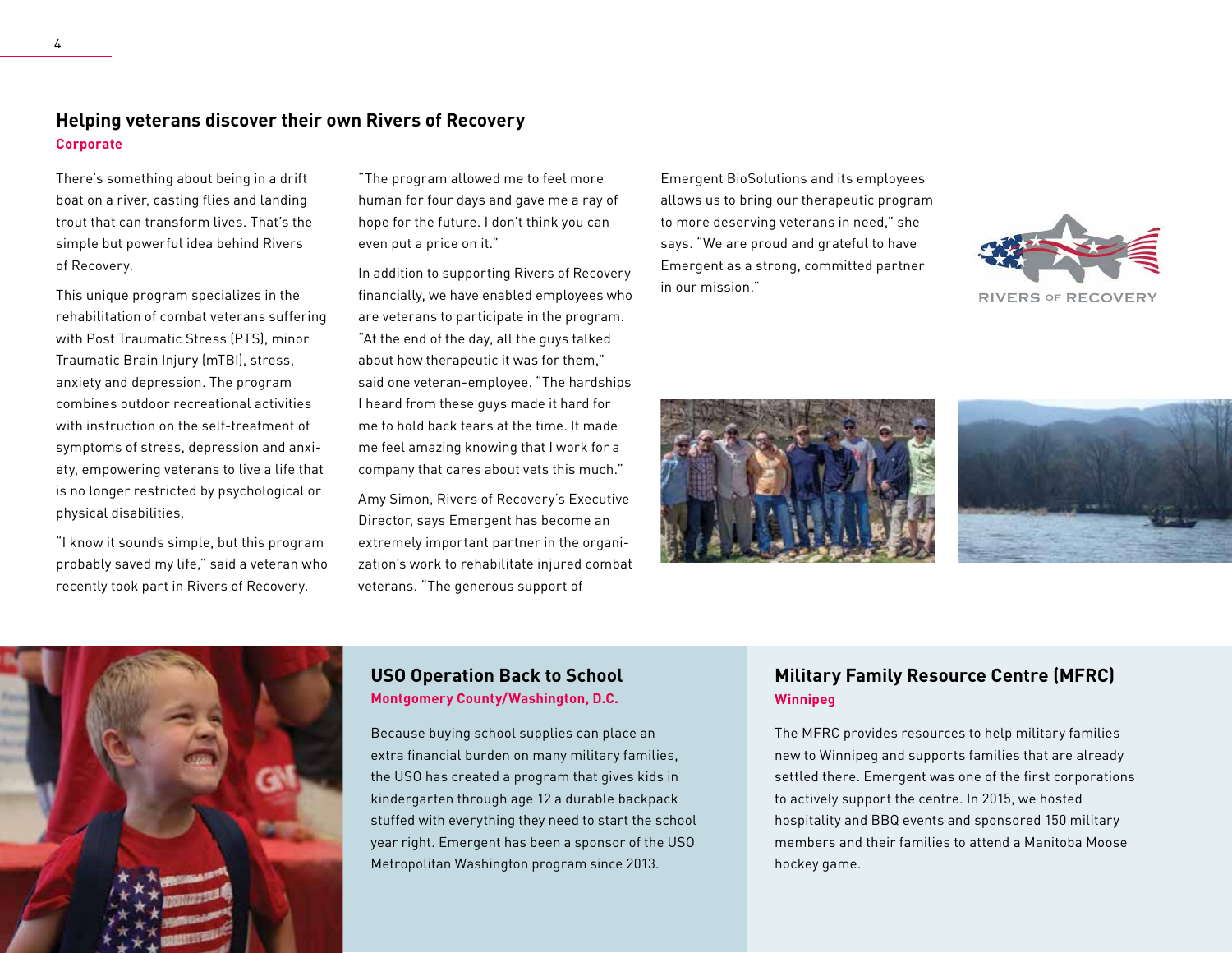# protecting those that protect us

#### **Helping restore veteran well-being**

"I know it sounds simple, but this program probably saved my life."

—Rivers of Recovery Participant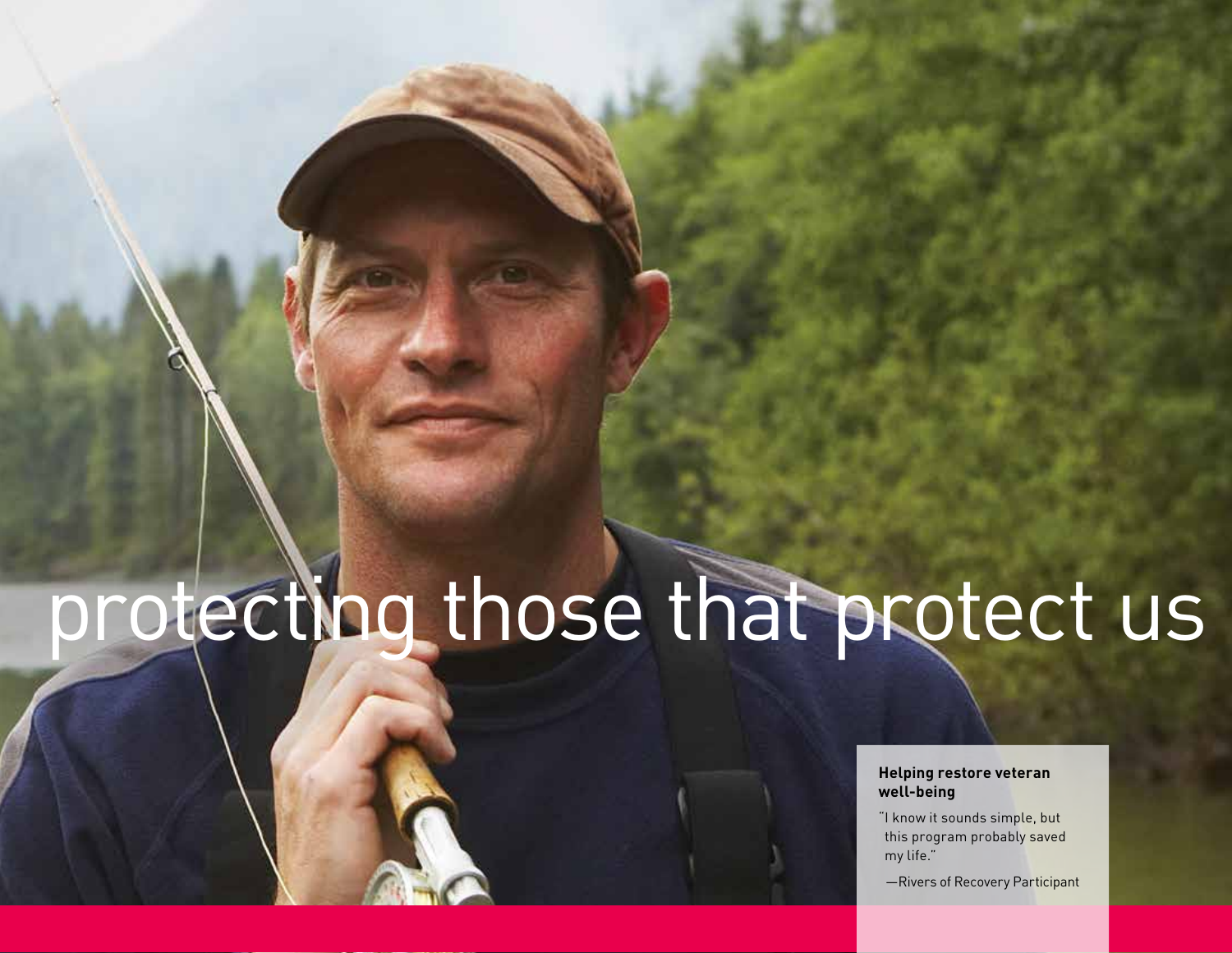# educating tomorrow's scientific leaders



#### **Supporting STEM education**

"Emergent has been an unflagging MDBio Foundation partner, supporting STEM education throughout Maryland."

—Brian Gaines CEO, MDBio Foundation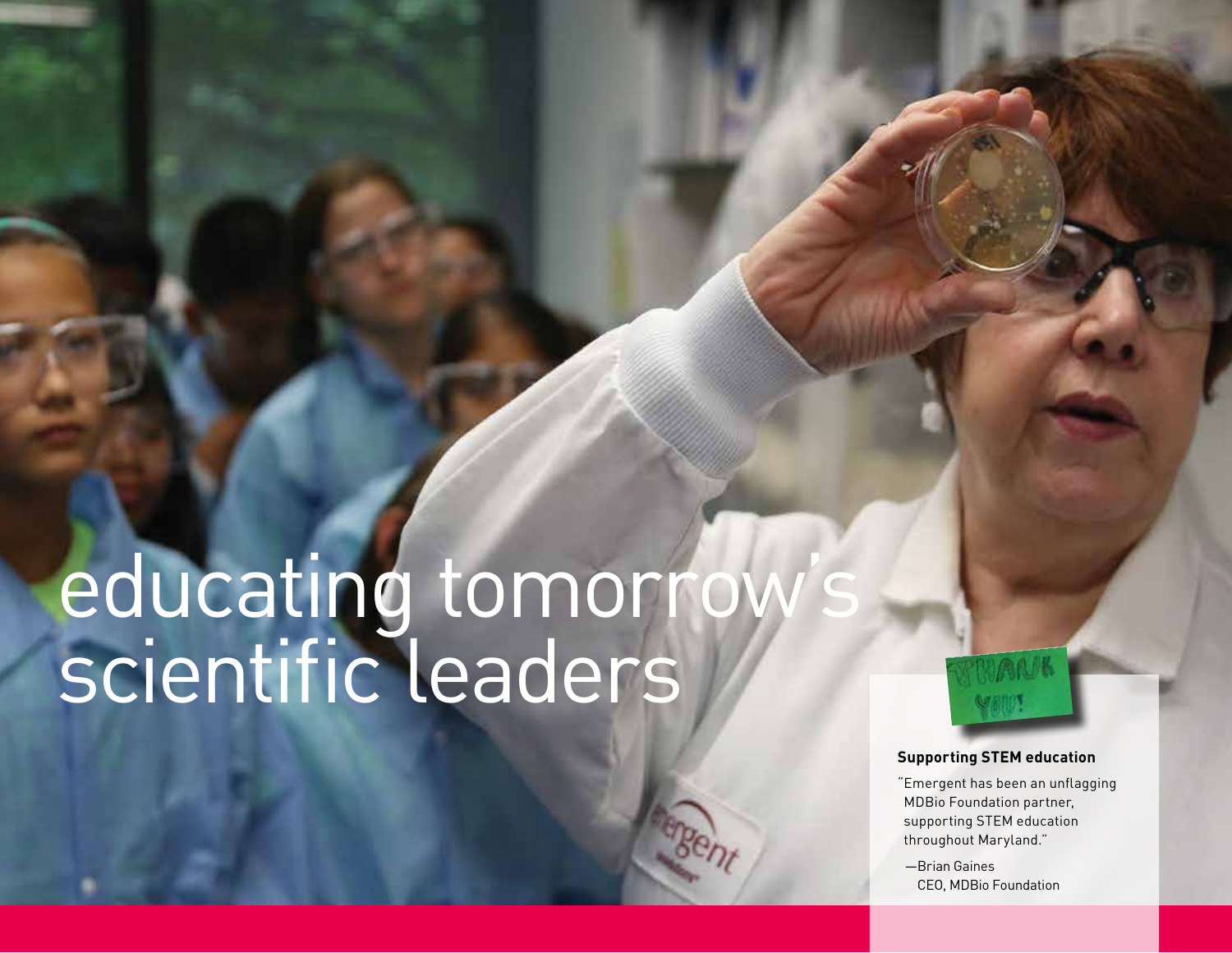#### **Supporting STEM education and helping fund college Maryland/Michigan**

Our talented employees are at the heart of the innovative breakthroughs that help us to fulfill our mission. That's why Emergent is deeply committed to science, technology, engineering, and mathematics (STEM) education. We want to inspire middle and high school students to become the next generation of scientists so they can help build a healthier world. Here are two of the ways we back our STEM commitment.

#### **MDBio Foundation**

This Maryland nonprofit provides innovative, effective, and experiential STEM education opportunities to students with a focus on bioscience. Through its interdisciplinary approach, MDBio uses STEM to explore real world, problem-centric learning that bridges school, community, health and business. To help students access careers in STEM, we created a philanthropic partnership with MDBio in 2010 that includes a \$25,000 annual gift, a commitment to engage employee-volunteers for MDBio events and field trips that enable students to interact with Emergent's scientists.

Every year we host MDBio's Young Science Explorers program at our Gaithersburg product development site. Employees with science degrees who work in and outside the labs speak to students about the career paths that can result from a science degree. Additionally, our annual gift to MDBio supports the MdBioLab, a custom-built mobile laboratory that has hosted more than 110,000 students and their teachers across every school district in Maryland.

#### **Lansing Promise**

Emergent Lansing makes regular monetary contributions to Lansing Promise scholarship program. For children graduating within the Lansing School District, the program provides tuition for two years at a community college or the equivalent amount of funding for students attending Michigan State University (MSU). Almost 400 students are currently attending Lansing Community College and MSU through Lansing Promise scholarships. "Of course, Emergent's financial support is vital," says Lansing Promise Executive Director Justin Sheehan. "But it's also their support as business leaders and community leaders that allows a small nonprofit like us to do big things."



In addition to our support for Lansing Promise, Emergent was a founding donor to the Helping Other People Excel (H.O.P.E.) Scholarship Program. It offers Lansing School District and Charter School students a brighter future by helping them commit to graduating from high school and going on to college. Students start the program as sixth graders, and, upon successfully completing high school, become eligible to receive H.O.P.E. Scholar funding at Lansing Community College for two years.



#### **Northwest High School Montgomery County**

Shortly after launching our CSR program in 2012, we contacted a local high school that was known for having a strong STEM program. Since then, our relationship has grown to include career panel discussions, classroom lectures, hands-on labs, visits to our Gaithersburg campus and donations of scientific equipment.



#### **Life Science Research Week Seattle**

Seattle employees participate annually in Life Science Research Week, where they encourage elementary school students to explore the process of building and testing new medicines through fun, hands-on activities. The week-long event attracts thousands of kids to the Seattle Science Center.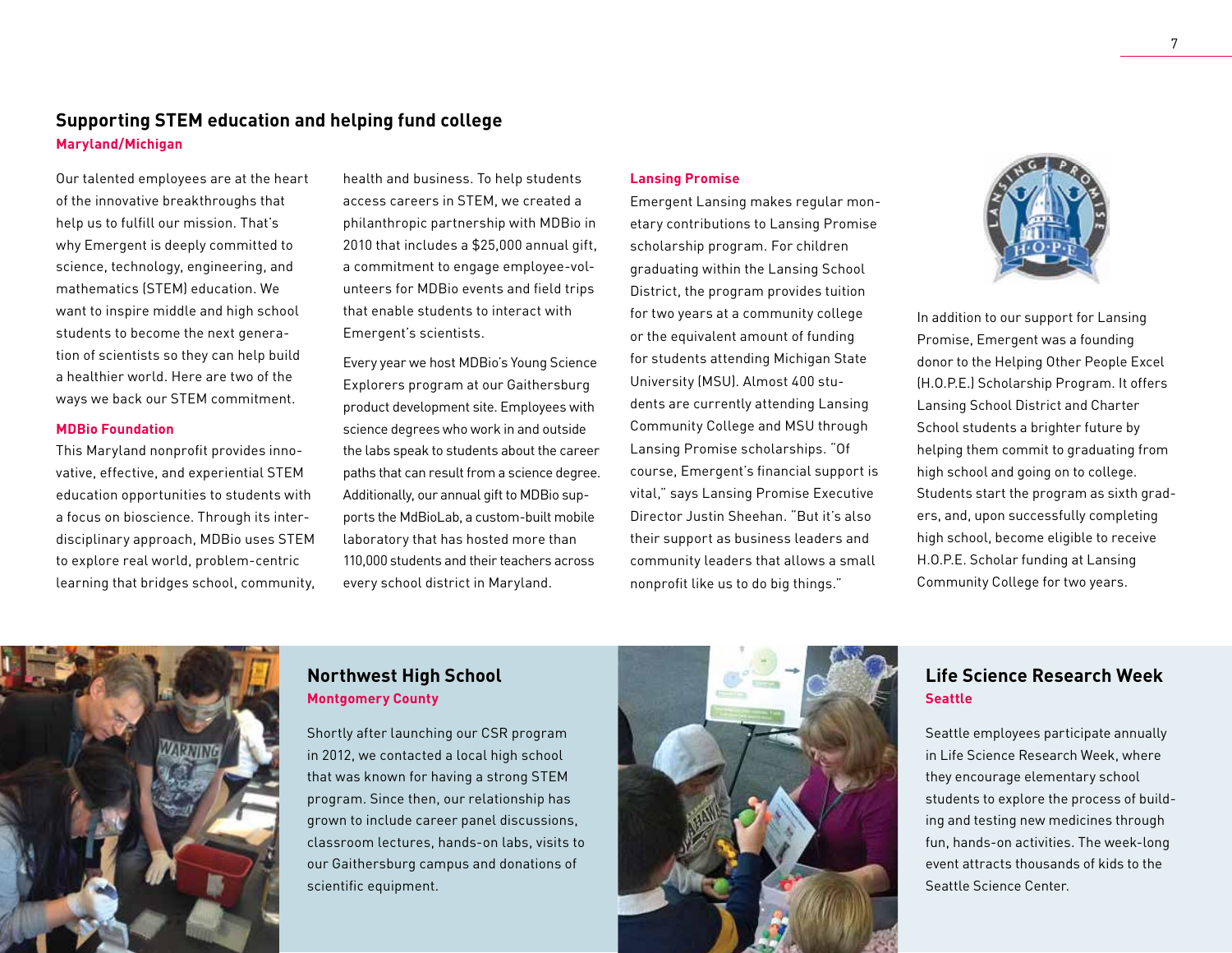#### **Helping our neighbors in need Baltimore**

When a family is in crisis, it's important to know that support is available. The Family Crisis Center (FCC) of Baltimore County, Inc. provides essential and life-saving services to family members experiencing conflict and family violence.

The center offers immediate and long-term comprehensive services to meet the unique needs of both victims and perpetrators of family violence. These services are designed to provide guidance and assistance at the various stages of each family member's effort to address the issues of family conflict and violence. The center's staff works to find solutions to these issues and others that impact the functioning of each family member, and the family as a whole.

Our Bayview and Camden campuses have had a very close relationship with the FCC for several years. As part of this relationship, the FCC director visited and spoke to Emergent employees to raise awareness on the issue of domestic violence at a more personal level.

In addition to donating much-needed funds, Emergent staff at both Baltimore campuses have participated in FCC events, such as providing an Angel Tree during the holidays, supplying treats for a July 4th party, contributing new mattresses and painting murals in the hallways.

#### **Capital Area Humane Society (CAHS) Lansing**

Lansing employees volunteer at CAHS on a monthly basis, always filling the 10 volunteer spots. In addition to volunteer hours, Emergent has sponsored the organization's "Fur Ball," its main fundraising event, for the last two years. In 2015, Emergent contributed \$25,000 toward the organization's New Home New Hope capital campaign, which aims to renovate and expand the current shelter.





#### **Feed My Starving Children Berwyn**

The Biosciences National Sales team dedicated one afternoon to eGIVE, supporting Feed My Starving Children, a nonprofit organization committed to feeding hungry and malnourished children around the world. Members of the Immunology and Hemophilia sales teams, Commercial Operations and Scientific Affairs filled more than 100 boxes with hand-packed meals.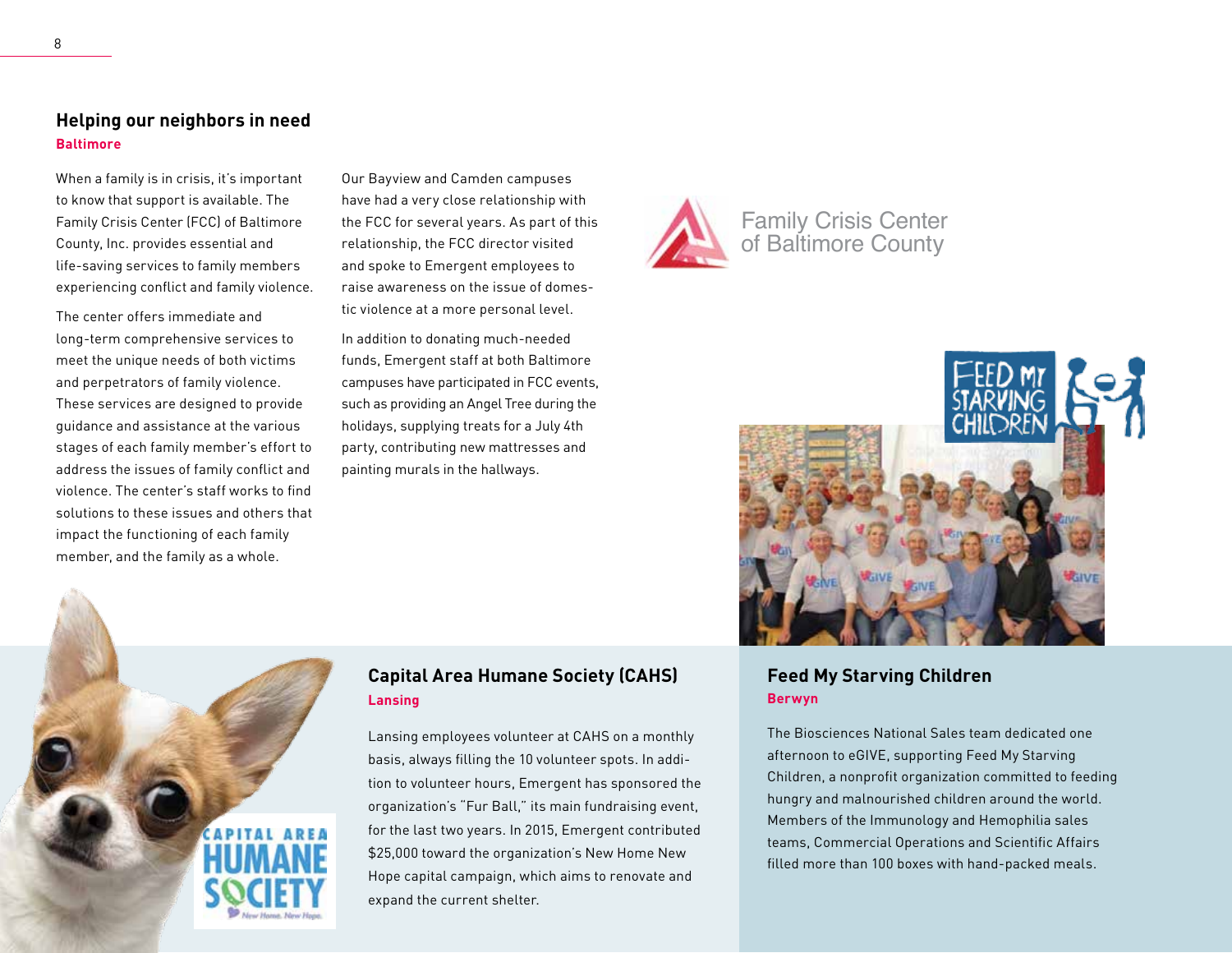# improving communities

#### **Assisting families in crisis**

"Our mantra says "When Someone Somewhere Cares, Someone Somewhere Survives." Emergent and its employees care and that has changed the lives of the families at our safe shelter."

— Rebecca Foster Shelter Director Family Crisis Center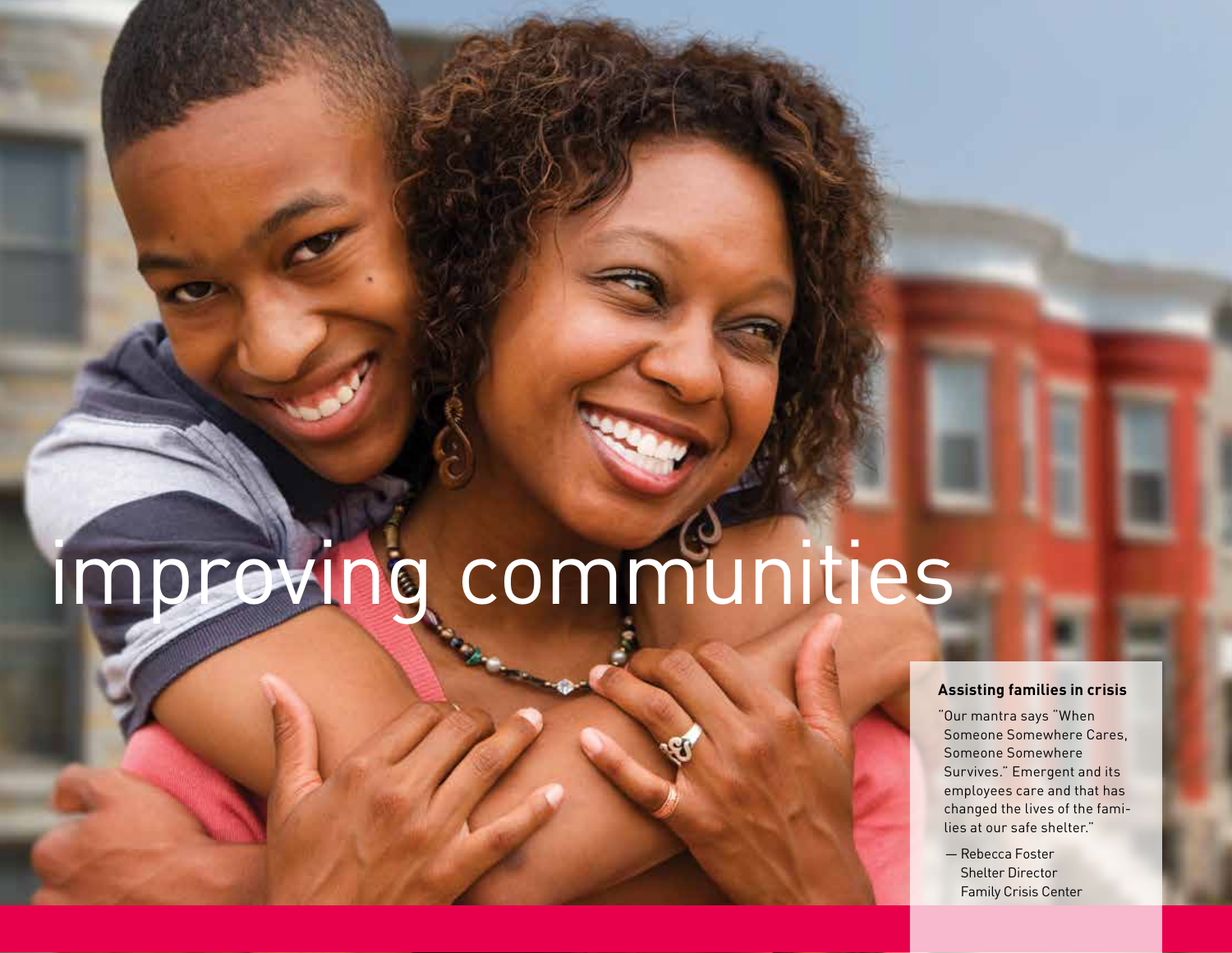# focusing on corporate citizenship

THE STATE THE AWARD WINNE **INDIVIDUAL EXCELLENCE AWARD WINNERS** 

<u> - - - - - - -</u>

**SEERS** 

 $=$ 

**STATE ROOM STATE** 

STATISTIC COMMIT

**Construction Service** 

**COLORADO DE CALENDARES** 

same in

SEER S

and term."

and their party with the project control and the control and the character of the con-

**HOWARD COMPANY** 

 $1000000$ 

pain date and we also have been

**AND NOW CONSTRUCTION COMPANY** <u> Home All Andrew Home All Andrew Home All Andrew Home All Andrew Home All Andrew Home All Andrew Home All Andrew Home All Andrew Home All Andrew Home All Andrew Home All Andrew Home All Andrew Home All Andrew Home All And</u>

san territori dell'Interno

 $m = 100$ 

**DUAL EXCELLENCE AWARD WINNIE COMPANY** 

**STATES SERVER CARDS GROUP** 

**50 MILLION LIVES BY 2025** 

During the Gaithersburg HQ renovation project, 95% of the building's construction waste was recycled and remodeled using primarily green materials.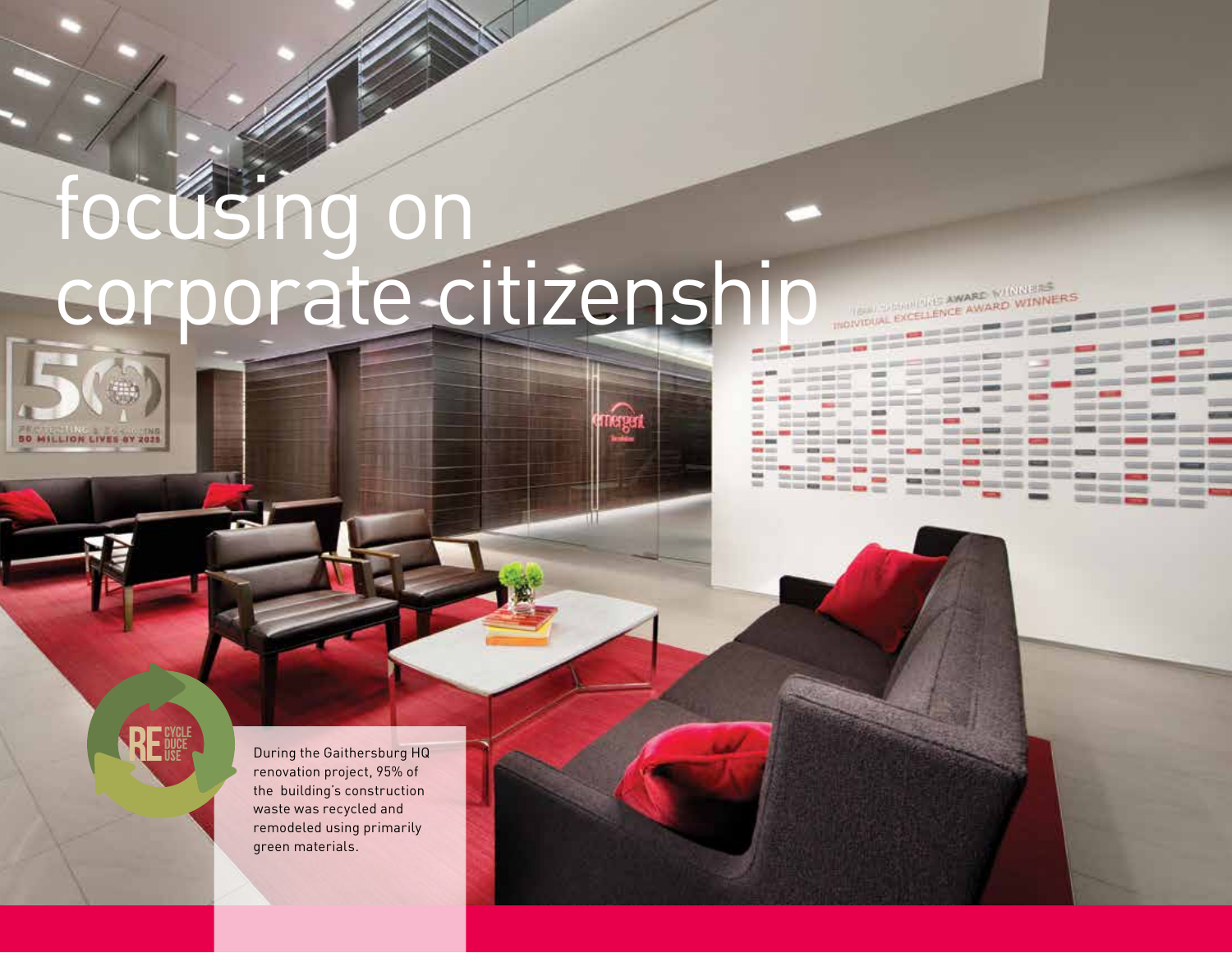#### **Maintaining high ethical standards in everything we do Environment**

As part of our mission to protect and enhance life, we are committed to conducting business operations in a safe and sustainable manner and working in our communities to improve the environment for all. Having completed a carbon footprint assessment of our global operations, we are seeking additional ways to reduce our impact on the environment for

current and future generations. For example, during a recent building remodeling project, 95% of the building's construction waste was recycled and the remodeling was performed primarily with green materials. Our community responsibility teams also work with local organizations on projects to improve neighborhoods, school yards and public parks.









#### **Governance**

Emergent is strongly committed to the highest standards of ethical conduct and corporate governance. These standards are consistent with our corporate culture. We understand that adhering to sound principles of corporate governance is critical to earning and maintaining the trust of our customers, employees and shareholders. Our corporate governance principles and practices are built on a foundation of openness, integrity and accountability. These are the principles that guide Emergent every day.

#### **Compliance**

At Emergent we have an unwavering commitment to ethics and integrity. Ensuring that our company remains in compliance with our Code of Conduct is an essential component of that commitment. We are dedicated to developing and providing effective compliance training for all of our employees, not only on the elements of the Compliance Plan, but also on the pertinent federal and state standards. More than 1,300 Emergent employees have received compliance training.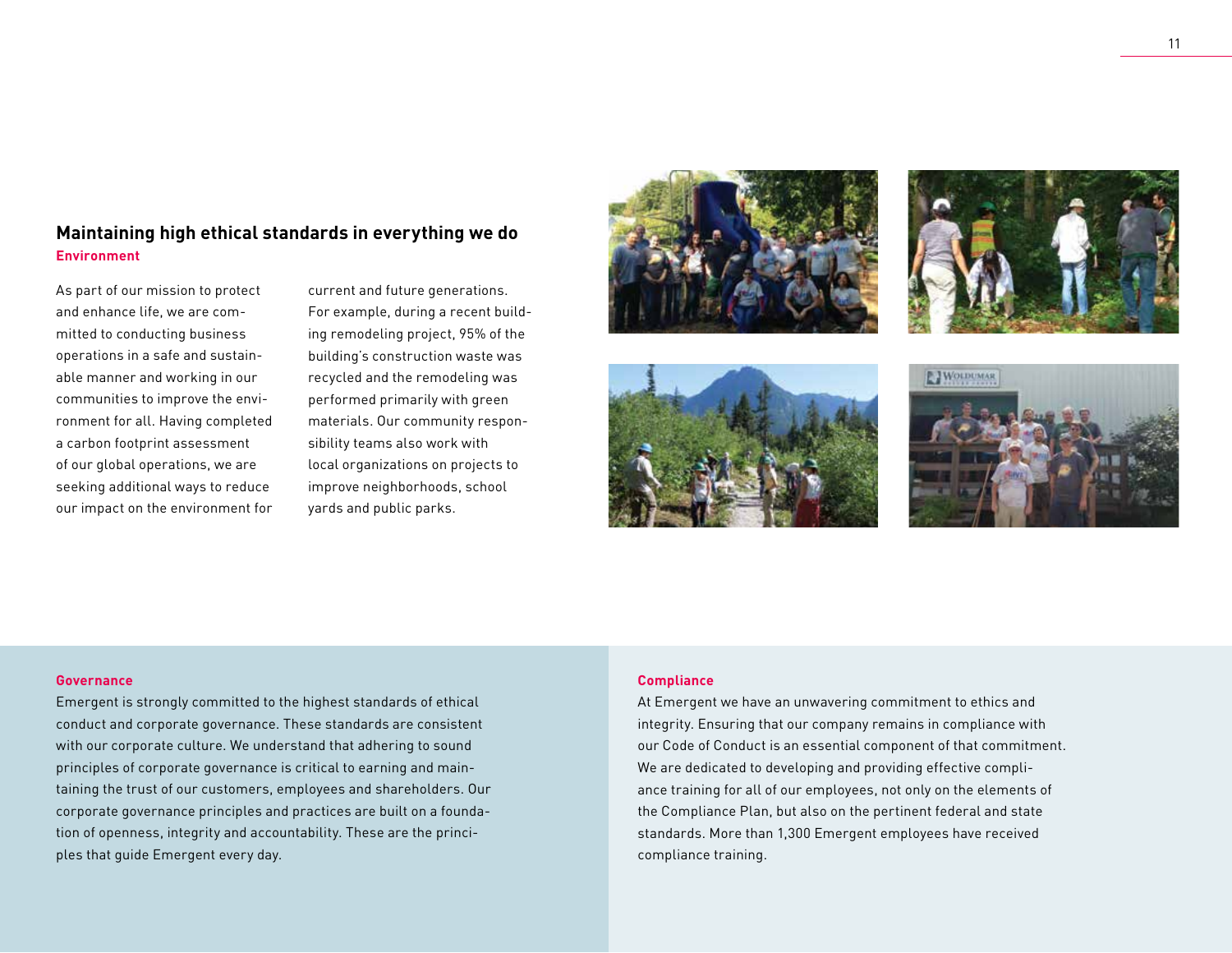#### **Fostering a dynamic workplace**

As a global company, our goal is to have One Emergent culture across our many sites. We seek to create and maintain a positive, productive culture that is built on our five Core Values of Respect, Commitment, Empowerment, Communication and Innovation.

Becoming One Emergent requires that every employee at every level of the company actively incorporate these Core Values into their work-life. Doing that also focuses our shared energy and takes us closer to attaining our vision of protecting and enhancing 50 million lives by 2025.

Our culture is also one that encourages community involvement: in 2015, we recorded approximately 5,000 employee volunteer hours with 30% of our 1,300 employees giving back to their communities.

#### **Our Culture Core Values**

- We **respect** each other.
- We deliver on our **commitments.**
- We **empower** our employees.
- We **communicate.**
- We pursue **innovation.**

## GIVE Give, Invest, Volunteer in our **Emergent communities**



#### **Awards & Recognition**

Being recognized as a good corporate citizen is a great honor. We are very proud of the recognition the eGIVE program has received:

**Corporate Citizenship Award** Washington Business Journal

**Business Champion for Children** Montgomery County Chamber of Commerce, Business Roundtable on Education

#### **Corporate Community Service Award**

Corporate Volunteer Council of Montgomery County

**Respect** "Our company respects the employees not only as employees but as people."

> **ELLEN LAWRENCE** SENIOR SCIENTIST GAITHERSBURG

#### **Commitment**

"When you commit and give it your best, change will happen."

> **MEYCEE KALAW** QC LABORATORY TECHNICIAN **WINNIPEG**

## **Empowerment**

"Empowerment makes our company a highly dynamic and functional corporation."

> **TOSHIYE ISHISAKA** PROJECT MANAGER SEATTLE<sup></sup>



#### **Communication**

"Our company is very good at communicating from the top down, this helps my work directly because I know our mission and goals."

> **DOUG CRAIG** AVA MANUFACTURING LANSING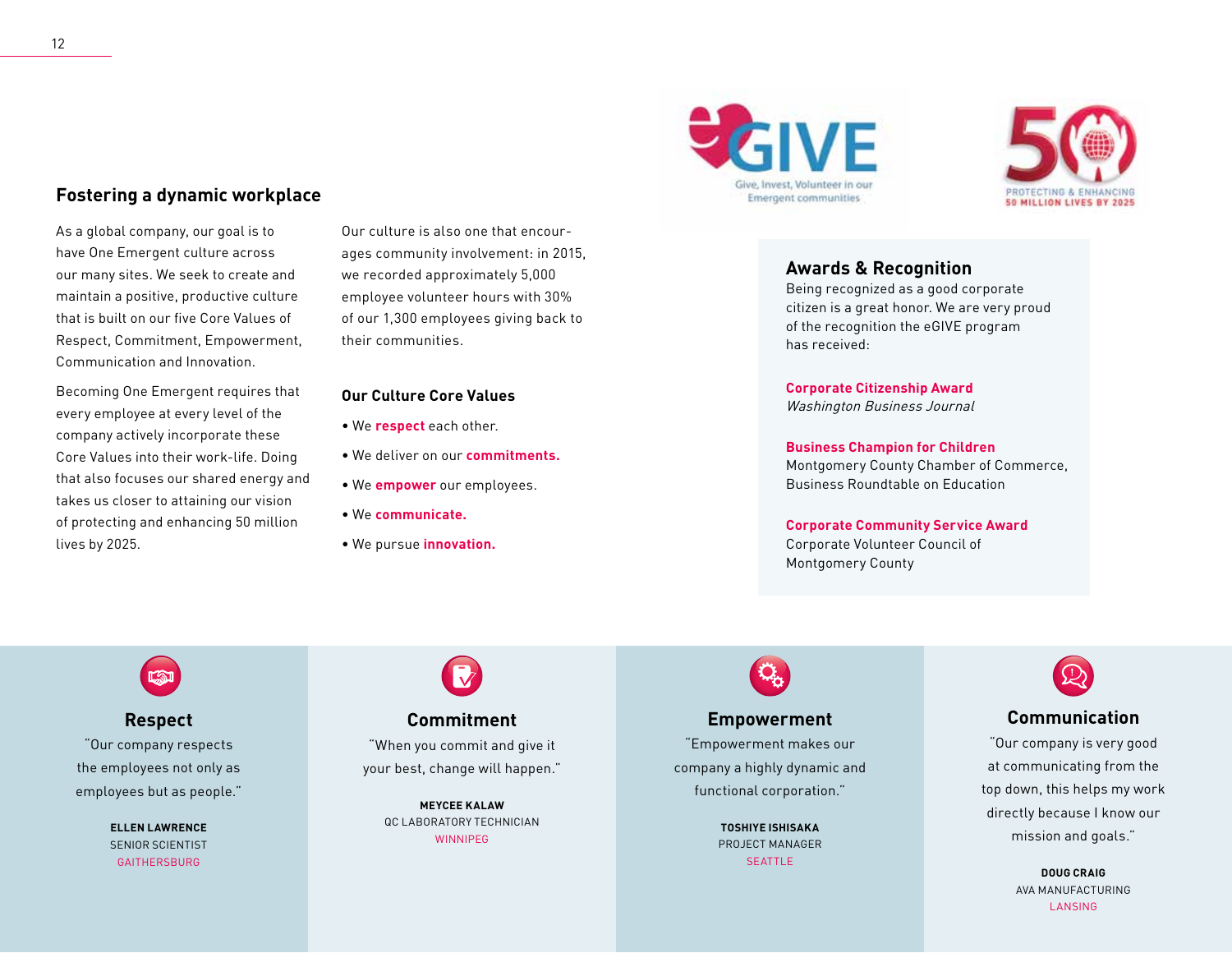

#### **Innovation**

"To be innovative means that we're constantly moving forward and there's always room to make a good idea a better idea."

> **LIAUNDRA CALHOUN** ASSOCIATE ENGINEER TECHNICAL SERVICES BALTIMORE CAMDEN CAMPUS

## culture & engagement

Beyond our inspiring mission and motivating vision, we are committed to a culture that fully engages employees and is integral to the ongoing success of our company.